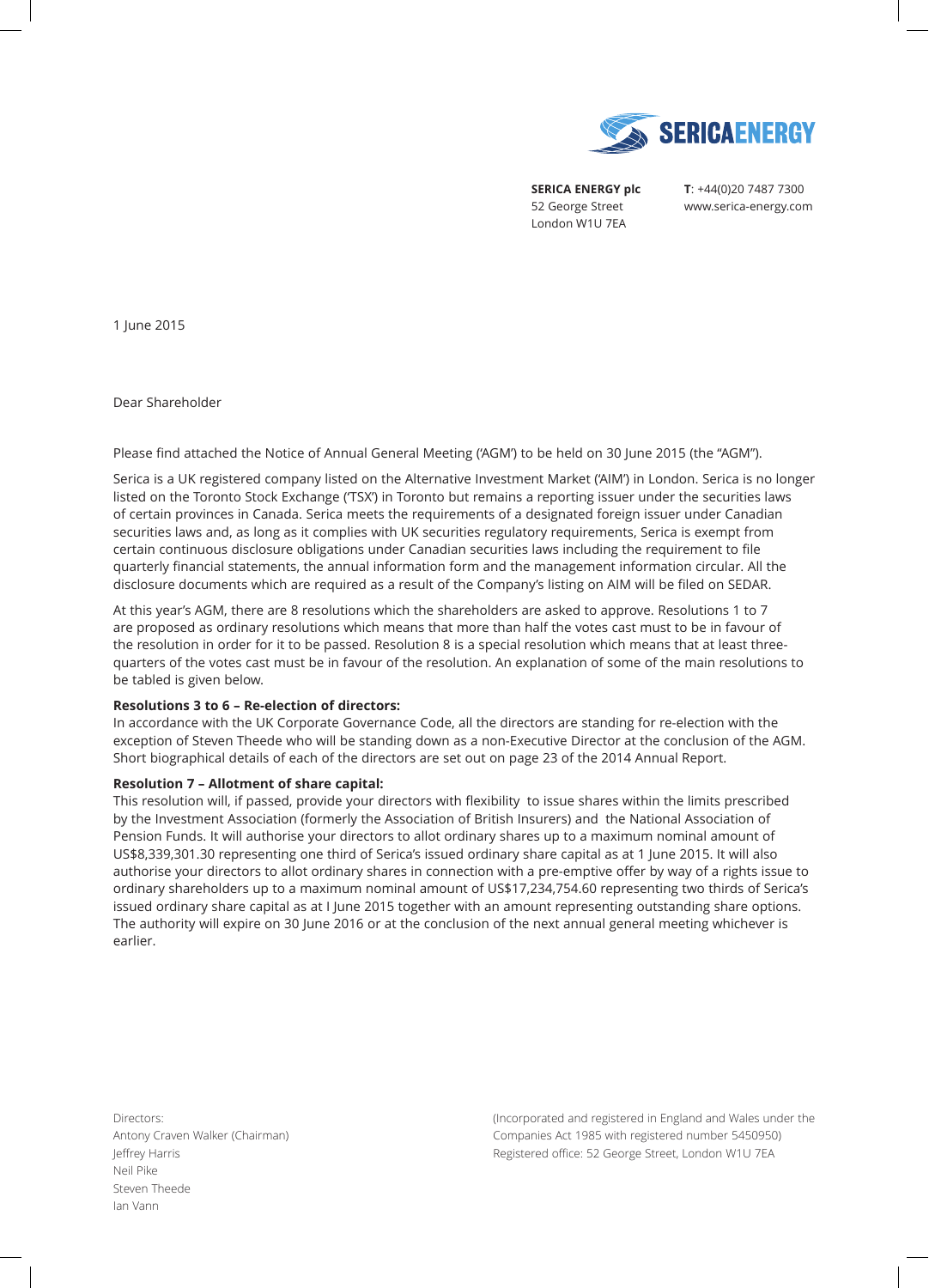### **Resolution 8 – Disapplication of statutory pre-emption rights**

This resolution will, if passed, renew broadly on the same terms the authority given at last year's annual general meeting enabling your directors (apart from offers or invitations to shareholders in proportion to their holdings of shares) to allot, for cash, an amount of the shares authorised for allotment under Resolution 7 up to a maximum of 10% of Serica's issued share capital as at 1 June 2015 without being required to comply with statutory pre-emption rights. The purpose is to enable Serica to take advantage of specific opportunities to raise additional finance quickly if required, and without the time, cost and expense of the Company having to produce a prospectus.

Whether or not you intend to be present at the AGM, you are requested to complete the form of proxy in accordance with its instructions and return it to Capita Asset Services.

It is the intention of management to give an update on the Company's forward strategy at the meeting and we look forward to as many shareholders as possible attending the AGM.

Yours faithfully,

nove lan

**Antony Craven Walker** Chairman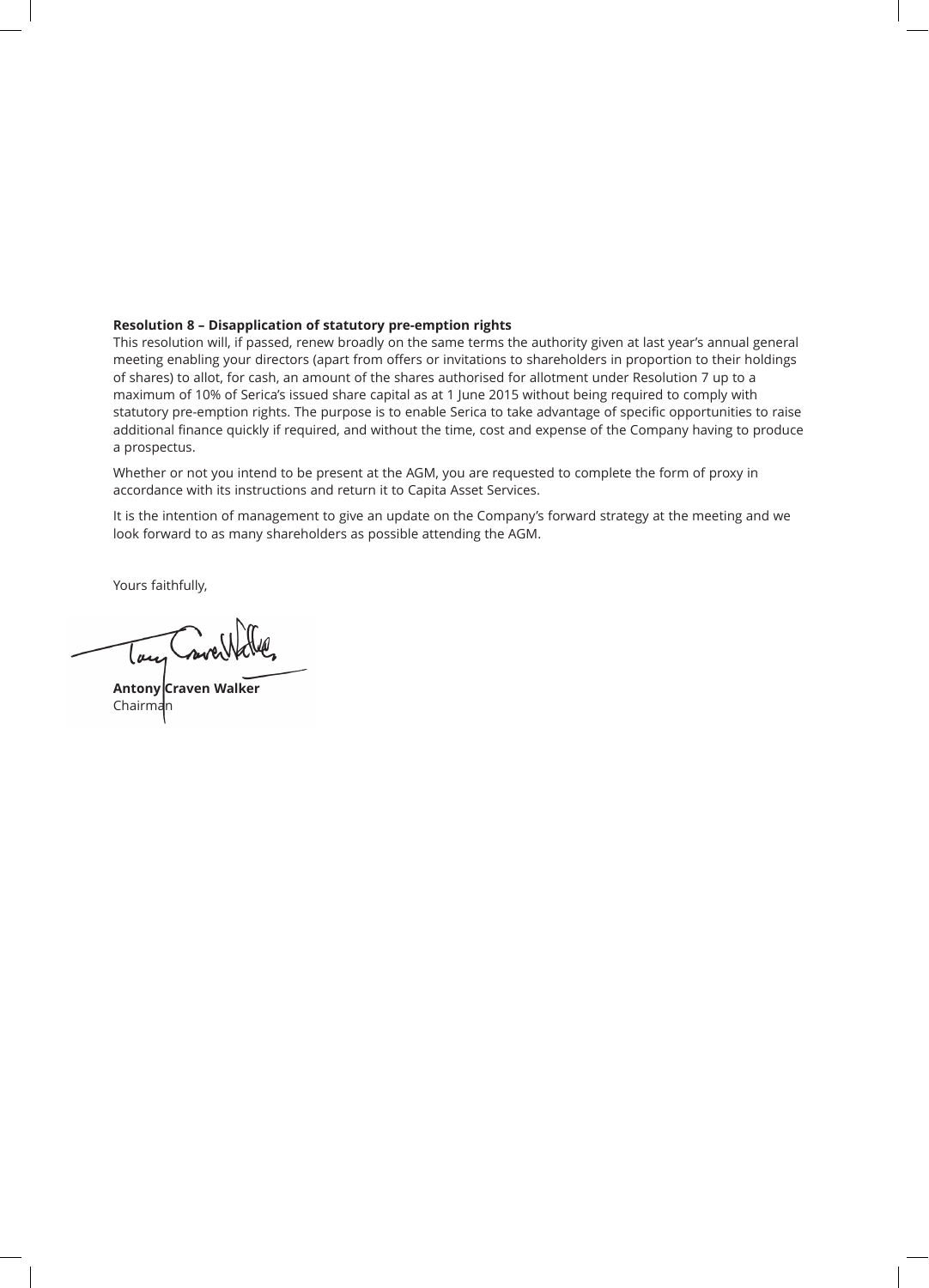

# **SERICA ENERGY plc**

(Incorporated and registered in England and Wales under the Companies Act 1985 with registered number 5450950)

### **NOTICE OF ANNUAL GENERAL MEETING OF SHAREHOLDERS**

NOTICE IS HEREBY GIVEN that an annual general meeting of the shareholders of Serica Energy plc (the "Company") will be held on Tuesday 30 June 2015 (the "Meeting") at 11.00 am (British Summer Time) at Durrants Hotel, 26-32 George Street, London W1H 5BJ for the purpose of considering and, if thought fit, passing the following resolutions, of which resolutions 1 to 7 will be proposed as ordinary resolutions and resolution 8 will be proposed as a special resolution:

### **ORDINARY RESOLUTIONS**

- 1. to receive the consolidated financial statements and the reports of the board of directors and of the auditors for the year ended 31 December 2014;
- 2. to re-appoint the auditors, Ernst & Young LLP, and to authorise the board of directors to fix their remuneration;
- 3. to re-elect Antony Craven Walker as a director of the Company;
- 4. to re-elect Jeffrey Harris as a director of the Company;
- 5. to re-elect Neil Pike as a director of the Company;
- 6. to re-elect Ian Vann as a director of the Company;
- 7. that the directors be and they are hereby generally and unconditionally authorised in accordance with section 551 of the Companies Act 2006 to exercise all powers of the Company to allot shares in the Company and to grant rights to subscribe for, or to convert any security into, shares in the Company ("Rights"):
	- i. up to an aggregate nominal amount of US\$8,895,453.30; and
	- ii. up to a further aggregate nominal amount of US\$8,339,301.30 provided that (i) they are equity securities (within the meaning of section 560(1) of the Companies Act 2006) and (ii) they are offered by way of a rights issue to holders of ordinary shares on the register of members at such record date as the directors may determine where the equity securities respectively attributable to the interests of the ordinary shareholders are proportionate (as nearly as may be practicable) to the respective numbers of ordinary shares held by them on any such record date and to other holders of equity securities entitled to participate therein, subject to such exclusions or other arrangements as the directors may deem necessary or expedient to deal with treasury shares, fractional entitlements or legal or practical problems arising under the laws of any overseas territory or the requirements of any regulatory body or stock exchange or by virtue of shares being represented by depositary receipts or any other matter,

 provided that this authority shall expire on 30 June 2016 or, if earlier, the date of the next Annual General Meeting of the Company, save that the Company shall be entitled to make offers or agreements before the expiry of such authority which would or might require relevant securities to be allotted after such expiry and the directors shall be entitled to allot relevant securities pursuant to any such offer or agreement as if this authority had not expired; and all unexercised authorities previously granted to the directors to allot relevant securities be and are hereby revoked.